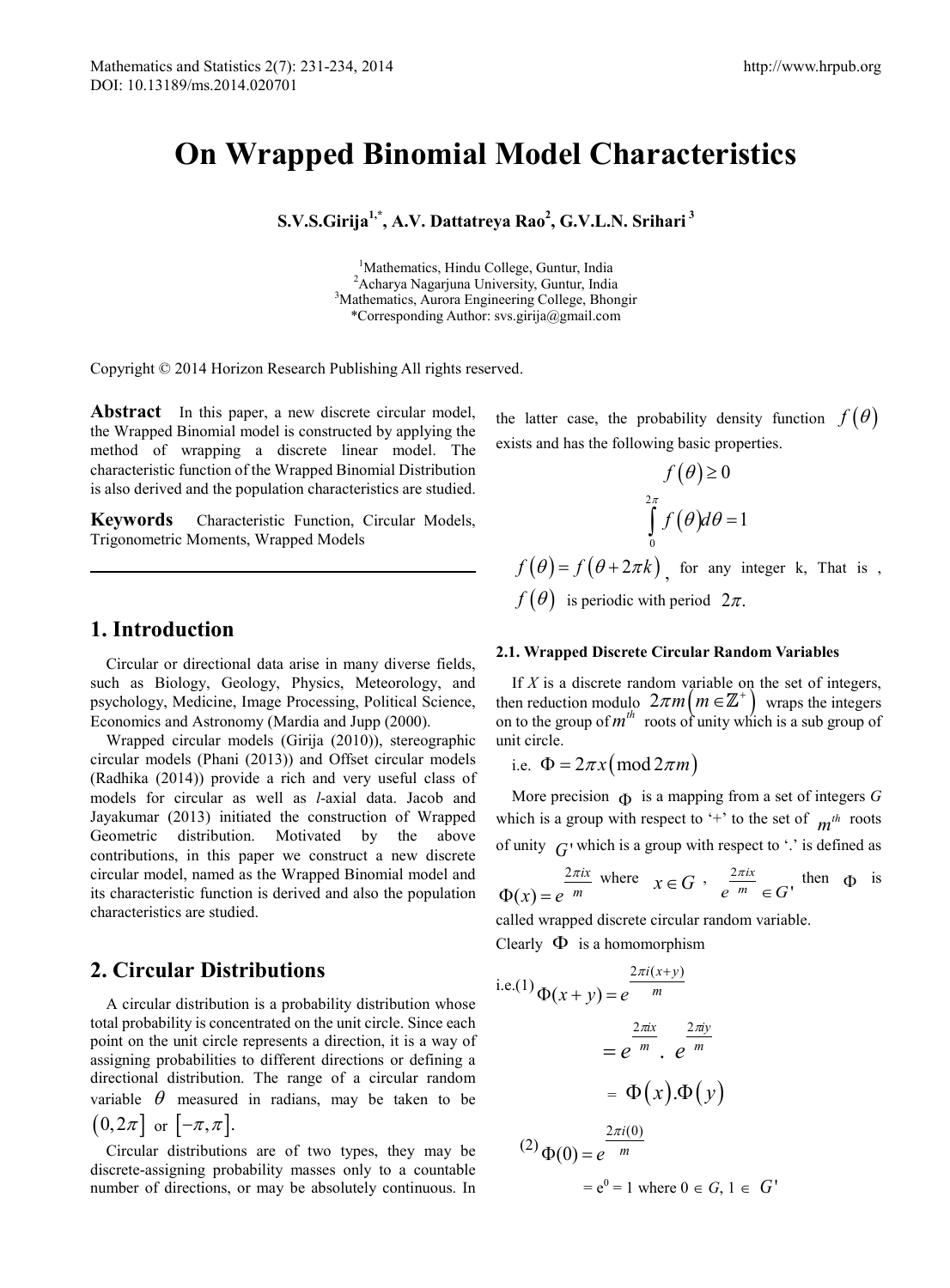Since  $\Phi$  contains a finite number of elements they are denoted by  $\Phi = \left\{ \frac{2\pi r}{m} / r = 0, 1, 2, \dots, m-1 \right\}$  which is lattice on the unit circle.

## **3. Probability Mass Function**

Suppose if  $\theta$  is a wrapped discrete circular random variable then probability mass function of  $\theta$  is denoted by  $pr\left(\theta = \frac{2\pi r}{m}\right)$  which is defined as

$$
pr\left(\theta = \frac{2\pi r}{m}\right) = \sum_{k=-\infty}^{\infty} p(r+km)
$$
  
Where  $r = 0,1,2,3,...,m-1$  and  $m \in Z^{+}$  (1)

But to exist the probability mass function it satisfies the following properties.

1. 
$$
pr\left(\theta = \frac{2\pi r}{m}\right) \ge 0
$$
  
2. 
$$
\sum_{r=0}^{m-1} pr\left(\theta = \frac{2\pi r}{m}\right) = 1
$$

3. 
$$
pr(\theta) = pr(\theta + 2\pi k)
$$
 for any integer  $k$  i.e.  $pr$  is a periodic function.

# **4. Distribution Function**

Suppose if  $\theta$  is a wrapped discrete circular random variable then distribution function of  $\theta$  is denoted by  $F_w(\theta)$  and it is defined as

$$
F_w(\theta) = \sum_{r=0}^k \left( \sum_{k=-\infty}^{\infty} P(r+km) \right)
$$

#### **5. Wrapped Binomial Distribution**

Suppose if  $x$  follows binomial distribution then the probability mass function of the wrapped binomial distribution is defined by using (1)

$$
pr\left(\theta = \frac{2\pi r}{m}\right) = \sum_{k=0}^{\left[\frac{n-r}{m}\right]} p(r+km)
$$

$$
= \sum_{k=0}^{\left[\frac{n-r}{m}\right]} n_{c_{r+km}} p_1^{r+km} q_1^{n-r-km}
$$

Where  $n \geq m-1$   $\geq m, n \in \mathbb{Z}^+$ 

Here  $p_1$  is the probability of success and  $q_1$  is the probability of failure. Where  $n, p_1$  and  $m$  are parameters.

## **6. Distribution Function of Wrapped Binomial Distribution**

The probability mass function of the wrapped binomial distribution is

$$
pr(\theta = \frac{2\pi r}{m}) = \sum_{k=0}^{\left[\frac{n-r}{m}\right]} n_{c_{r+km}} p_1^{r+km} q_1^{n-(r+km)}
$$

Let 
$$
\left[\frac{n-r}{m}\right] = b
$$
  
Where  $m, n \in \mathbb{Z}^+$   $\Rightarrow n \ge m - 1$  &  $b \in \mathbb{Z}^+$ 

$$
=\sum_{k=0}^b n_{c_{r+km}} p_1^{r+km} q_1^{n-(r+km)}
$$

Now the distribution function of the wrapped binomial distribution is defined as

$$
F_{w}(\theta) = \sum_{r=0}^{k} \begin{pmatrix} n_{c_r} p_1^r q_1^{n-r} + n_{c_{r+m}} p_1^{r+m} q_1^{n-(r+m)} \\ + \dots + n_{c_{r+bm}} p_1^{r+bm} q_1^{n-(r+bm)} \end{pmatrix}
$$

where  $k=0,1,2,\ldots,b$ 

## **7. Probability Generating Function of the Wrapped Binomial Distribution**

The probability generating function of the wrapped binomial distribution is given by

$$
G(s) = \sum_{r=0}^{m-1} s^r pr\left(\theta = \frac{2\pi r}{m}\right)
$$
  
= 
$$
\sum_{r=0}^{m-1} s^r \left(\sum_{k=0}^{b} n_{c_{r+km}} p_1^{r+km} q_1^{n-(r+km)}\right)
$$
  
= 
$$
\sum_{r=0}^{m-1} s^r \left(\frac{n_{c_r} p_1^r q_1^{n-r} + n_{c_{r+m}} p_1^{r+m} q_1^{n-(r+m)}}{+ \dots + n_{c_{r+bm}} p_1^{r+bm} q_1^{n-(r+bm)}}\right)
$$

And also we have  $G(1)=1$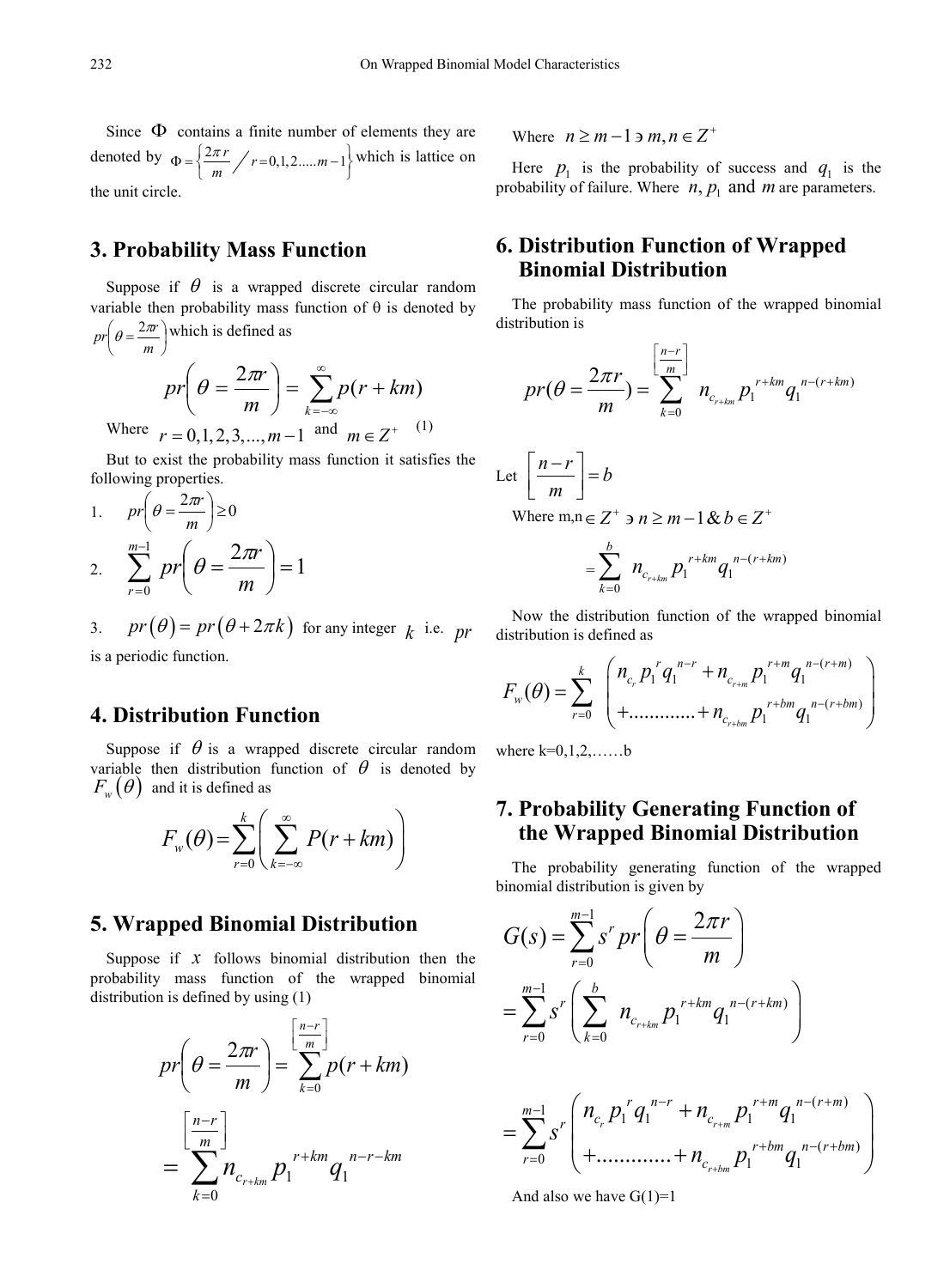## **8. Characteristic Function of Wrapped Binomial Distribution**

Since *X* follows binomial distribution then the characteristic function of the binomial distribution is defined as

$$
\phi_X(t) = E(e^{itx})
$$
\n
$$
= \sum_{x=0}^n e^{itx} p(X = x)
$$
\n
$$
= \sum_{x=0}^n e^{itx} n_{c_x} p_1^x q_1^{n-x}
$$
\n
$$
= \sum_{x=0}^n n_{c_x} (p_1 e^{it})^x q_1^{n-x}
$$
\n
$$
= (q_1 + p_1 e^{it})^n
$$
\n
$$
\therefore \phi_X(t) = (q_1 + p_1 e^{it})^n \text{ where } t \in R
$$

But at an integer p the characteristic function of unwrapped distribution is equal to characteristic function of wrapped distribution (Jammalamadaka and Sengupta (2001).

i.e. 
$$
\varphi_p = \phi_X(p)
$$
  

$$
\varphi_p = \left(q_1 + p_1 e^{\frac{2\pi i p}{m}}\right)^n
$$

 $\varphi_p$  is also called as  $p^{th}$  trigonometric moment of  $\theta$ . Clearly,

$$
\varphi_p = E\left(e^{ip\theta}\right) = \rho_p e^{i\mu_p}
$$

$$
= \alpha_p + i\beta_p
$$

$$
= \left(q_1 + p_1 e^{\frac{2\pi ip}{m}}\right)^n
$$

$$
= \left(q_1 + p_1 \cos \frac{2\pi p}{m} + ip_1 \sin \frac{2\pi p}{m}\right)^n
$$

$$
= \left(x + iy\right)^n
$$

where *m*  $x = q_1 + p_1 \cos \frac{2\pi p}{m}$  and  $y = p_1 \sin \frac{2\pi p}{m}$  $y = p_1 \sin \frac{2\pi p}{m}$ 

Now converting the Cartesian complex numbers in terms of polar components by putting  $x = r \cos \theta$ ,  $y = r \sin \theta$ .

Then 
$$
x^2 + y^2 = r^2
$$
 and  $\theta = \tan^{-1}\left(\frac{y}{x}\right)$ .  
\nNow  $\left(x + iy\right)^n = \left(r \cos \theta + ir \sin \theta\right)^n$   
\n $= \left(r^n \cos n\theta + ir^n \sin n\theta\right)$   
\nThen  $\alpha_p = r^n \cos n\theta$  and  $\beta_p = r^n \sin n\theta$   
\nWhere  $r = \sqrt{x^2 + y^2}$   
\n $= \sqrt{\left(q_1 + p_1 \cos \frac{2\pi p}{m}\right)^2 + p_1^2 \sin^2 \frac{2\pi p}{m}}$   
\n $= \sqrt{q_1^2 + p_1^2 \cos^2 \frac{2\pi p}{m} + 2q_1p_1 \cos \frac{2\pi p}{m} + p_1^2 \sin^2 \frac{2\pi p}{m}}$   
\n $r = \sqrt{q_1^2 + p_1^2 + 2q_1p_1 \cos \frac{2\pi p}{m}}$   
\nand  $\theta = \tan^{-1}\left(\frac{y}{x}\right)$   
\nand  $\theta = \tan^{-1}\left(\frac{y}{x}\right)$   
\n $= Tan^{-1}\left(\frac{p_1 \sin \frac{2\pi p}{m}}{q_1 + p_1 \cos \frac{2\pi p}{m}}\right)$ 

Then

$$
\alpha_p = \left(q_1^2 + p_1^2 + 2q_1p_1\cos\frac{2\pi p}{m}\right)^{\frac{n}{2}}\cos n \left[ Tan^{-1}\left(\frac{p_1\sin\frac{2\pi p}{m}}{q_1 + p_1\cos\frac{2\pi p}{m}}\right)\right]
$$

And

$$
\beta_p = \left(q_1^2 + p_1^2 + 2q_1p_1\cos\frac{2\pi p}{m}\right)^{\frac{n}{2}}\sin n \left[ Tan^{-1}\left(\frac{p_1\sin\frac{2\pi p}{m}}{q_1 + p_1\cos\frac{2\pi p}{m}}\right)\right]
$$

Here  $\alpha_p$ ,  $\beta_p$  are called  $p^{th}$  trigonometric moments.

Clearly 
$$
\rho_p = \sqrt{\alpha_p^2 + \beta_p^2}
$$
  
\n
$$
\rho_p = \sqrt{(q_1^2 + p_1^2 + 2q_1p_1\cos\frac{2\pi p}{m})^n}
$$
\nAnd  $\mu_p = \text{Tan}^{-1}\left[\frac{\beta_p}{\alpha_p}\right]$   
\n
$$
\therefore \mu_p = n\text{Tan}^{-1}\left(\frac{p_1\sin\frac{2\pi p}{m}}{q_1 + p_1\cos\frac{2\pi p}{m}}\right)
$$

Now the circular mean direction is defined as

$$
\mu_1 = nTan^{-1} \left( \frac{p_1 \sin \frac{2\pi}{m}}{q_1 + p_1 \cos \frac{2\pi}{m}} \right)
$$